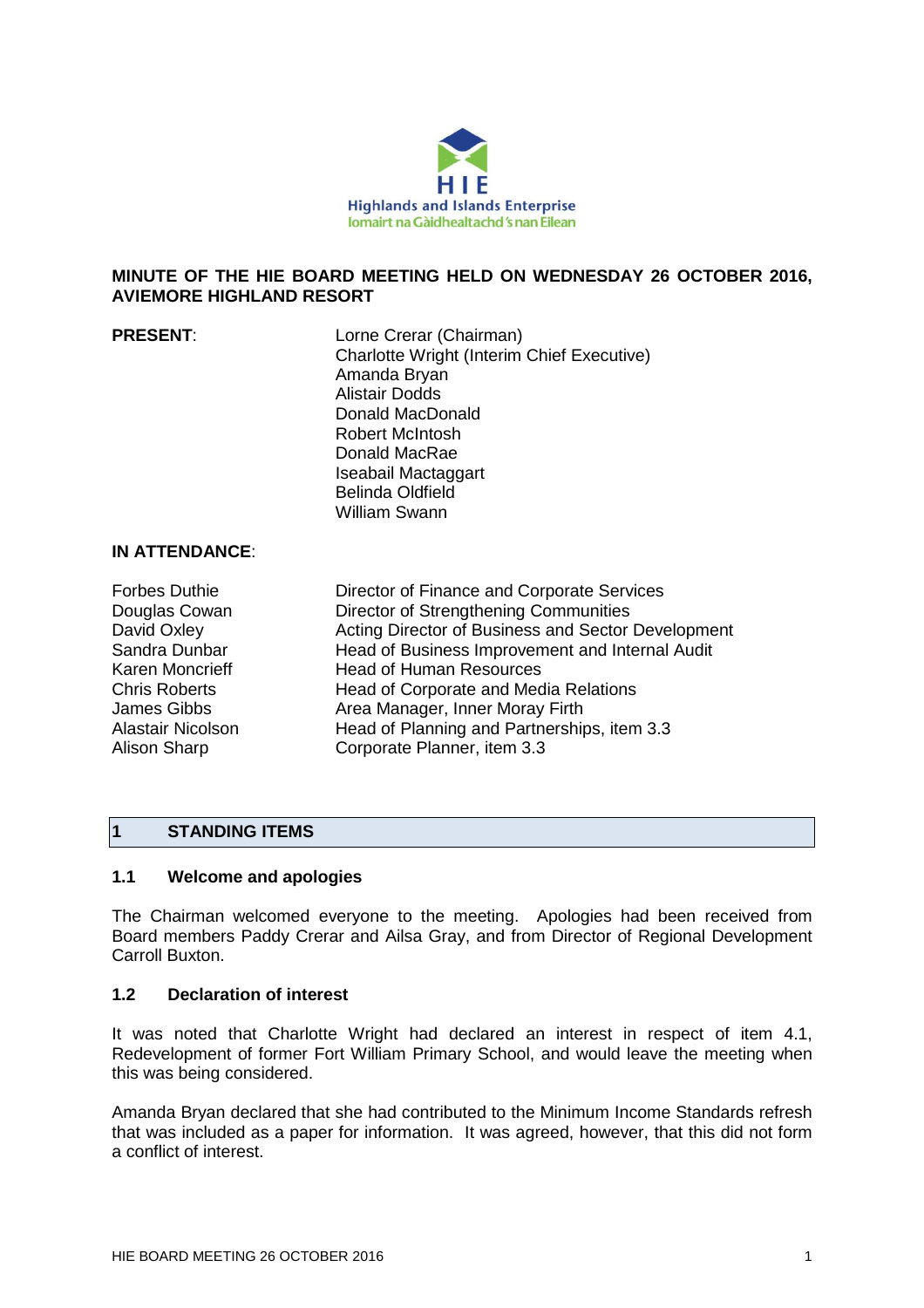# **1.3 Minute of meeting: 16 August 2016** HIE 2004/02226

The minute of the HIE Board meeting of 16 August 2016 was approved.

## **1.4 Minute of meeting: 23 August 2016** HIE 2004/02226

The minute of the HIE Board meeting of 23 August 2016 was approved with one revision (see item 1.5 below).

# **1.5 Matters arising**

With reference to item 3.6, University of the Highlands and Islands, Iseabail Mactaggart reported that UHI's governance review appeared to be progressing well, and an update would be delivered at the next Convention of the Highlands and Islands.

Alistair Dodds requested an update on item 4.2, concerning funding awards by Wave Energy Scotland, and it was agreed that details would be provided at the next scheduled Board meeting, on 13 December.

Amanda Bryan suggested a revision to the minute to clarify points that had been raised with regard to item 5.2, Strengthening Communities and Fragile Areas Review. This was agreed.

There were no other matters arising from the minutes that were not covered elsewhere on the agenda.

# **2 UPDATES**

# **2.1 Chairman's and Interim Chief Executive's update** HIE 2004/02226

The Chairman reported that, following publication of the outcomes of phase one of the Enterprise and Skills Review, he had received verbal assurance from the Scottish Government that recruitment of a permanent HIE Chief Executive would be able to proceed.

*[Sentence removed, as disclosure at this time could be detrimental to the conduct of public affairs.]*

Regarding Rio Tinto Alcan's decision to dispose of its assets in Lochaber, it was noted that a preferred bidder had now been selected and that the Scottish Government was engaged with HIE to try to deliver a positive conclusion for the workforce and the wider community.

The Director of Strengthening Communities reported that Community Broadband Scotland (CBS) was continuing to address challenges, including geographical scoping and sustainability, and to develop new delivery models. The Scottish Rural Action working group had delivered a report on broadband in remote and rural areas to the Scottish Rural Parliament, and its recommendations were broadly in agreement with HIE's views. An update on CBS would be delivered at a future Board meeting.

*[Paragraph removed, as disclosure at this time could be detrimental to the conduct of public affairs.]*

*[Sentence removed, as disclosure at this time could be detrimental to the commercial interests of a third party.]*

The Chairman informed the Board that he would be writing to congratulate Zoe Laird, Director of Community Broadband Scotland, and Stuart Robertson, HIE's Director of Digital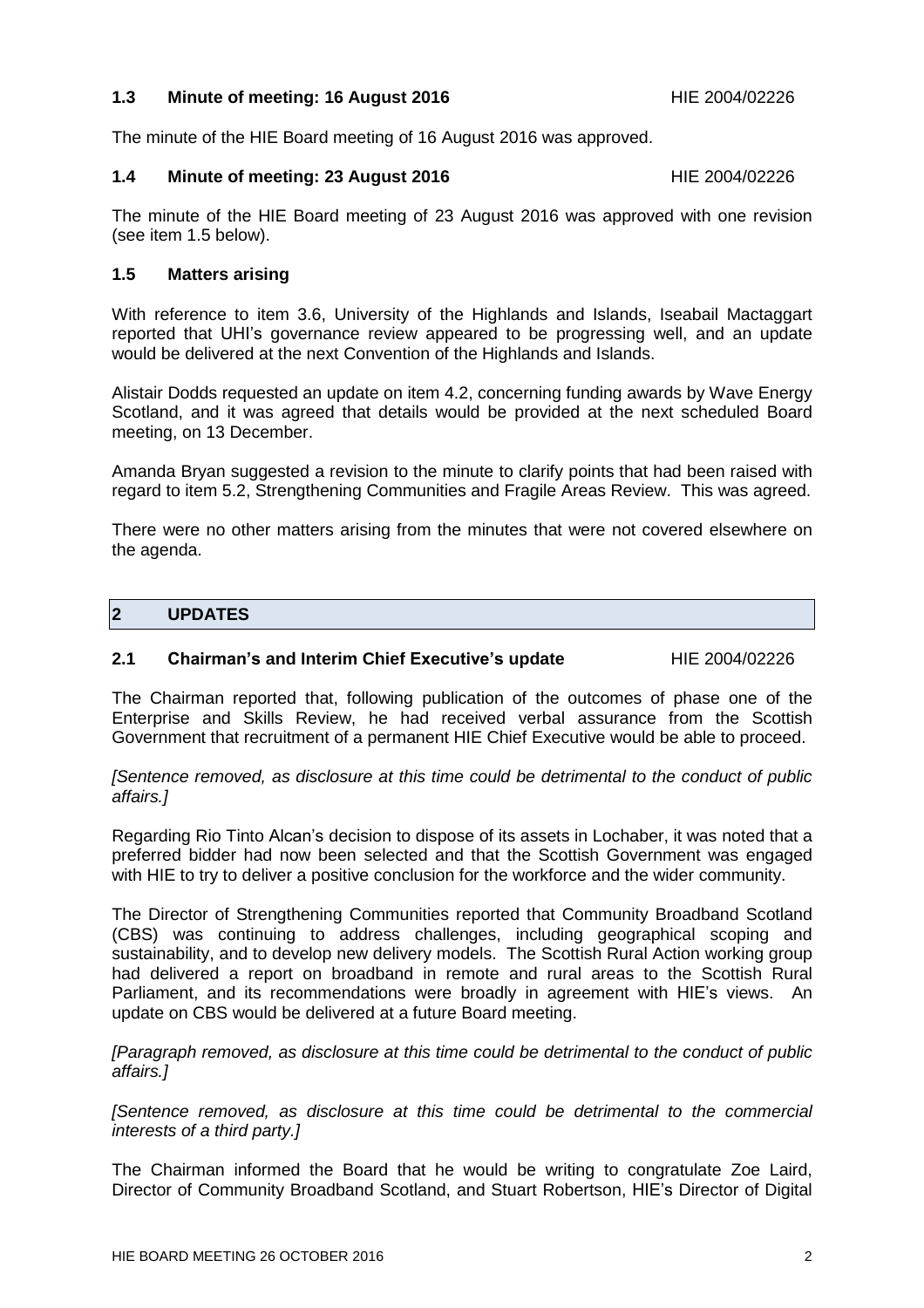Highlands and Islands, on their teams' success in winning national economic development awards.

Board members were saddened to hear that Calum Davidson, HIE's Director of Energy and Low Carbon, would be retiring soon on health grounds. The Chairman led tributes to the Director for his outstanding contribution to the development of the energy sector in the Highlands and Islands over several years, and confirmed that he had written to Calum to express the Board's sympathy and its immense gratitude for all that he had achieved.

At the most recent meeting of Inverness Campus Partnership Forum, the Deputy First Minister had confirmed that he would continue to chair this grouping and expressed a wish for the forum to meet more frequently than once a year.

The Interim Chief Executive gave a short presentation on her immediate priorities until the end of the calendar year. These would include obtaining Board and senior management input to HIE's next three-year operating plan, and an active programme of engagement to maintain positive relationships with a broad range of partners and other stakeholders. The presentation detailed specific actions to strengthen communities, create business growth and develop the regional asset base, while also committing to nurture a strong organisational culture.

The Chairman noted that he and the Interim Chief Executive would be attending the next meeting of the Convention of the Highlands and Islands, to be held in Inverness on Monday 31 October.

Professor Crerar also reported that a briefing event for Highlands and Islands MSPs, held in Edinburgh earlier in October, had been well attended and productive.

During a visit to Orkney, the Chairman and Interim Chief Executive had met several HIE clients that were managed by the local area team, and visited the European Marine Science Centre, the site of the proposed Orkney Research Campus in Stromness, and the island of Papa Westray.

# **2.2 Overview from James Gibbs, Inner Moray Firth Area Manager**

The Chairman introduced James Gibbs, HIE Area Manager, who gave a presentation on current opportunities and challenges being addressed by the Inner Moray Firth team, which covers the largest area by population within the HIE region. Topics covered by the presentation included the importance of transport and digital connectivity, the role of Inverness as the region's largest centre of population, and issues affecting growth sectors.

Discussion focused on challenges facing small towns in particular, and the potential for community asset ownership, social enterprises and private investment all to play roles in regeneration. The Board thanked the Area Manager for his presentation.

# **3 RESOURCES AND GOVERNANCE**

# **3.1 Financial statement to 30 September 2016** HIE 2016/00442

The Director of Finance and Corporate Services presented HIE's latest financial report, covering the six months to 30 September 2016. This showed that, while spend at the midyear point was behind both the straight-line profile and the equivalent point in the previous year, this was primarily due to a number of top-slice projects being profiled to achieve spend towards the year end. These projects would continue to be carefully monitored, and any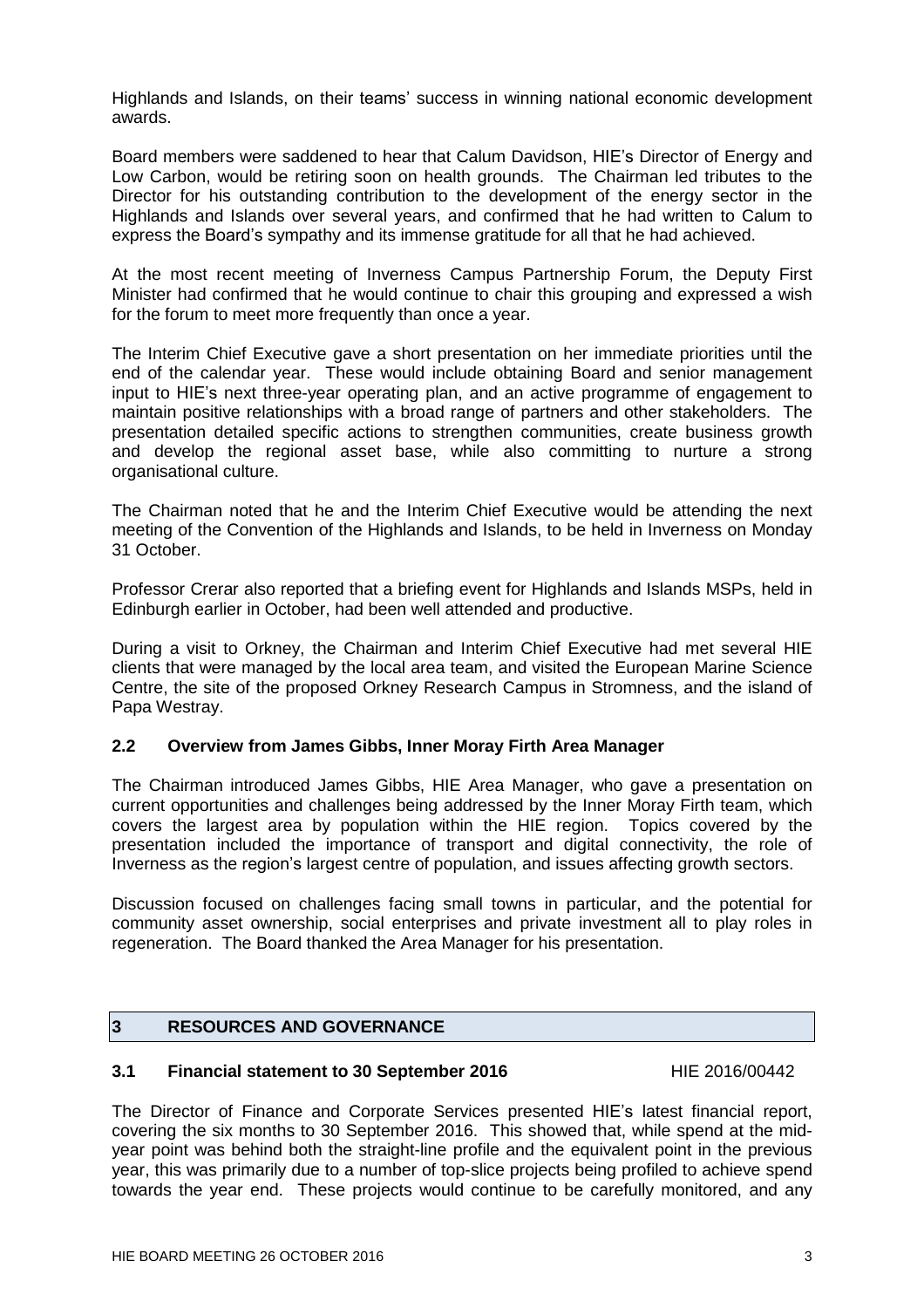necessary budget adjustments made to achieve a balanced result by the end of the financial year. Discretionary spend and commitment were both robust.

The Board noted that a recent cut in interest rates had resulted in a negative impact on pension scheme deficits across the country, with HIE being no exception. The situation would continue to be monitored, and it was noted that the associated need to ensure that the organisation maintained a healthy assets register could affect the organisation's property sales ambitions.

Discussions were under way with the Scottish Government over HIE's 2016/17 budget, and an announcement was expected in mid-December. Before this, on Wednesday 6 December, both the Director and the Interim Chief Executive would appear alongside other agencies in the Scottish Parliament, to give budget evidence to the Economy, Jobs and Fair Work Committee.

# **3.2 Risk register – October 2016** HIEA 2016/00314

# *Alastair Nicolson and Alison Sharp joined the meeting.*

The Head of Business Improvement and Internal Audit (BIIA) presented the most recent update of the HIE corporate risk register. This showed that, in October 2016, HIE had identified a total of 27 risks (16 strategic and 11 tactical) which were being tracked and treated across the organisation. This compared with a total of 24 risks identified in August, and had been compiled following review of business unit registers, discussions with key individuals and consideration of matters raised at the last Board meeting and senior managers' event.

*[Sentence removed, as disclosure at this time could be detrimental to the conduct of public affairs.]*

# **3.3 Draft Risk and Assurance Committee minute – 23 August 2016** HIE 2013/00841

Alistair Dodds, as Chair of the Risk and Assurance Committee, presented the most recent draft minute. These minutes are routinely presented to the Board in draft form to ensure that members obtain early sight of any important issues concerning risk and assurance. The draft minute will be taken back to the next meeting of the committee for approval.

### **3.4 • Half-year review 2016/17 Alternative Structure 11 and 11 FIFA 2016/00644**

The Head of Planning and Partnerships presented the half-year review of corporate performance to the end of September 2016, showing progress towards annual measures for 2016-17 that were included in the HIE Operating Plan. Mr Nicolson noted that the country was currently experiencing a period of economic uncertainty in the wake of the UK referendum on EU membership, and that investor confidence was low. Against this context, HIE had invested £12.3m in growth projects since April, including £3.25m (26%) in fragile areas. A total of 953.25 jobs had been supported (429.25 created and 524 retained) through HIE support, including 106 in fragile areas.

A new *International Highlands and Islands* programme to promote and grow exporting activity was now fully operational, and high levels of activity were being generated through a new innovation support programme. The HIE-led rollout of next generation fibre broadband was providing access to 77% of premises across the region, and the Scottish Land Fund, administered by HIE with the Big Lottery Fund, had been extended to cover the whole country. Support from Community Broadband Scotland had enabled a total of 4,264 premises in 16 hard-to-reach project areas to benefit from broadband access.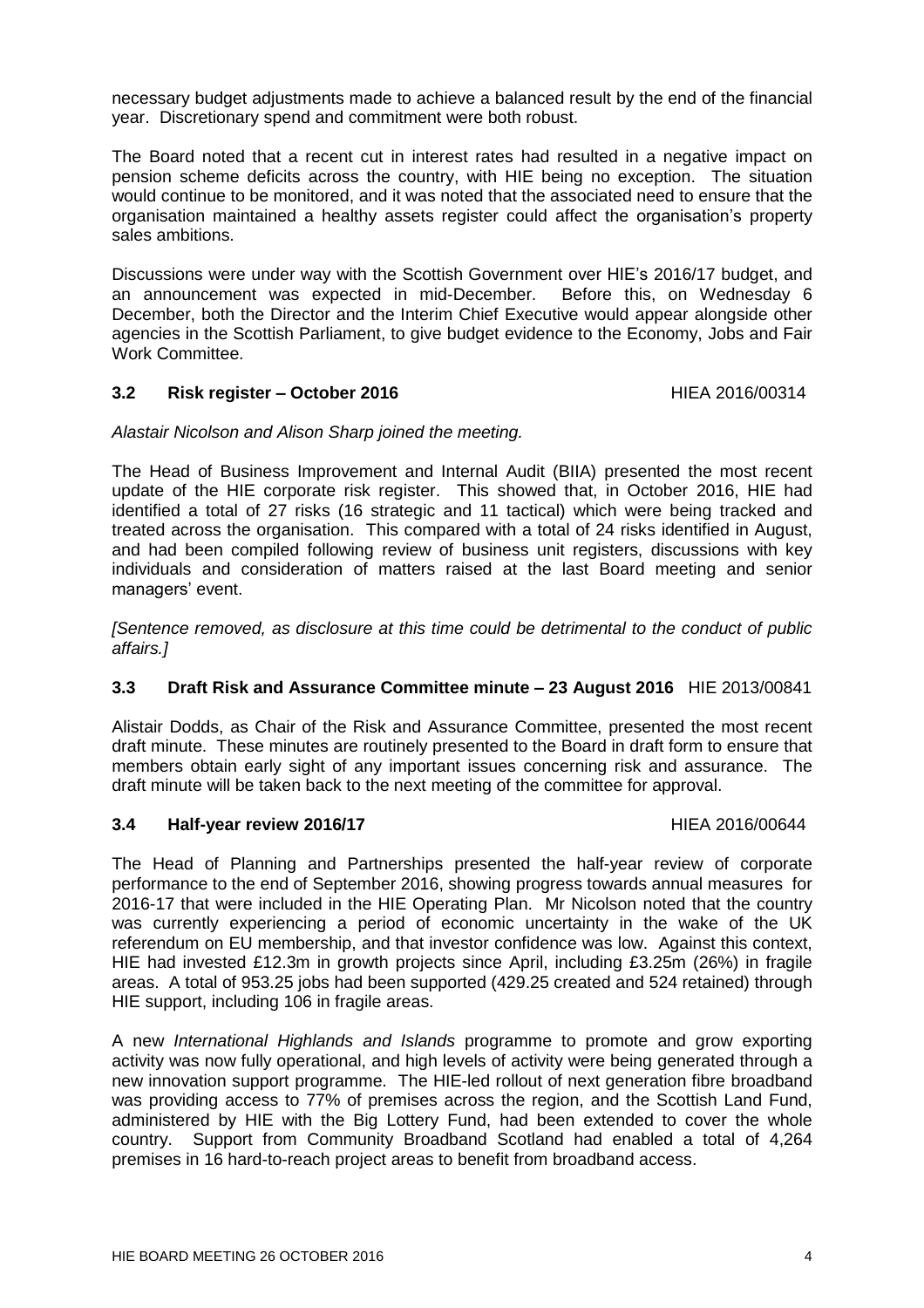The Board welcomed the report, and the Chairman thanked HIE staff for an excellent performance at this point in the year. The internationalisation figures were particularly encouraging, although it was acknowledged that the region's performance under this heading was dependent on a relatively small number of businesses.

*Alastair Nicolson and Alison Sharp left the meeting.*

# **3.5 Discussion: Enterprise and Skills Review phase one outcomes**

In view of the fact that the Scottish Government had published the outcomes of phase one of the Enterprise and Skills Review the previous day, the Board agreed to hold a discussion on this matter, and to postpone the scheduled workshop on HIE's vision and priorities. At the Chairman's request, it was agreed that this discussion should initially involve only the nonexecutive directors.

*Charlotte Wright, Forbes Duthie, Douglas Cowan, David Oxley, Sandra Dunbar, Karen Moncrieff and Chris Roberts left the meeting.*

In considering the Review in detail, Board members were very pleased with the positive comments in respect of the performance of HIE. It was noted that the success of HIE formed the underpinning argument for the creation of a new vehicle to meet what the report called, "the Enterprise and Skills needs of the South of Scotland". At the beginning of the report (para 3), the Board was pleased to note the fundamental principle that, for the Highland and Islands region, "we (the Scottish Government) will maintain dedicated support which is locally based, managed and directed by HIE".

It was noted that the report stated that a Statutory Board would be set up, the constitution and make up of which would be determined during phase two of the Review. The present HIE Board would be very active in the consultation going forward to ensure that the envisaged Statutory Board would have a focus upon the operations of HIE and its continuing engagement with all of its key stakeholders across the region. *[Sentence removed, as disclosure at this time could be detrimental to the conduct of public affairs.]*

While HIE's corporate governance arrangements would change, the Board recognised that there was an opportunity to capitalise upon the very positive views of HIE and its operations to ensure that the very ambitious focus the organisation has for its businesses, communities, and region would be undiminished once the Review was completed.

### *The Chairman invited Charlotte Wright to rejoin the meeting.*

It was agreed that the Chairman and Interim Chief Executive would seek meetings with the appropriate senior civil servants, government ministers and cabinet secretaries to discuss the Review, noting that it was expected to be a topic of great interest to the Convention of the Highlands and Islands, which was due to meet in a few days. In addition, the Cabinet Secretary for Rural Economy and Connectivity would be invited to join Board members for a special meeting in December to offer strategic direction and participate in discussion to inform HIE's vision and priorities, as they would be presented in the organisation's next Operating Plan.

*Forbes Duthie, Douglas Cowan, David Oxley, Sandra Dunbar, Karen Moncrieff and Chris Roberts rejoined the meeting.*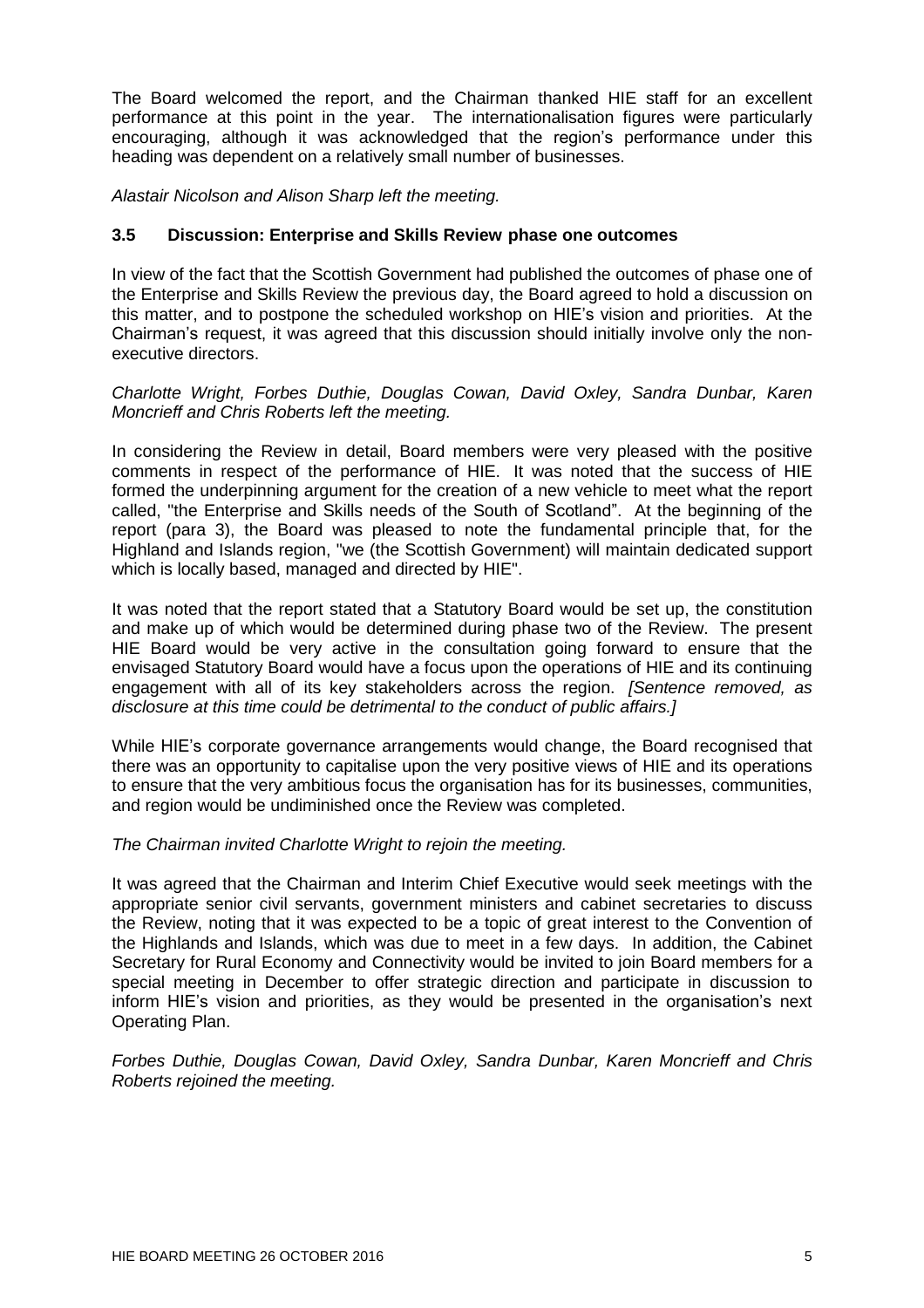# **4 INVESTMENT PROPOSALS**

# **4.1 Redevelopment of former Fort William Primary School for** HIEA2016/01071 **proposed HIE/Highland Council collocation**

# *Charlotte Wright left the meeting, having declared an interest in this item.*

The Director of Finance and Corporate Services presented a paper recommending that HIE pursue an option to secure title to offices within a redeveloped Fort William Primary School at an estimated cost of £465,000 plus VAT (with a 10% contingency). This would enable area team staff based in the town to relocate from their present offices at St Mary's House to shared premises with Highland Council, and it was also proposed that HIE would meet its own fit out costs of £50,000, and exit dilapidation costs of £50,000. In addition to offering improved public access to collocated public services in a town centre location, the move would bring a brownfield site back into economic use. Direct benefits to HIE itself would include cutting annual occupation costs from £114,000 to around £30,000, and efficiency gains through substantial reductions on both floor area and desk space.

The Board welcomed the proposal, and noted that the Highland Council, which was leading the redevelopment, had already gained planning consent. It was suggested that collocation with Business Gateway would be beneficial, and the Board agreed that this option should be pursued.

Formal approval will now be sought from the Scottish Government, and HIE's Leadership Team will review final costs before approval is granted. The Interim Chief Executive, who has declared an interest, will play no part in this decision.

*Charlotte Wright rejoined the meeting.*

# **5 DISCUSSION PAPERS**

## **5.1 EU Structural Funds: current position** THEA 2015/00724

The Interim Chief Executive presented an update on progress in obtaining funding from the 2014-20 European Structural Funds programmes (ERDF and ESF). These programmes had allocated €193m to the Highlands and Islands, including €49m for business competitiveness and Innovation, where HIE is one of the lead partners. The paper showed that HIE had gained approval for ERDF of £4,623,887 towards total project costs of £11,092,226 for initiatives including: International Highlands and Islands; ScotGrad; Creative Industries; Leadership programme, and Innovation service.

It was noted that the UK Government had guaranteed that funds approved before the date of exiting the EU (currently expected to be March 2019) would be honoured, although there was as yet no certainty that further application rounds would take place after 12 October 2016. As a result, HIE had submitted a further round of applications to maximise its use of available EU funding. These applications amounted to £5,522,430 ERDF towards total project costs of £12,979,575 relating to: Entrepreneurship programme; Orkney Research Campus; Inverness Campus Life Sciences Units; Northern Innovation Hub, and Calanais Visitor Centre.

It was noted that the most recent applications had been submitted prior to formal HIE approval in order to meet the 12 October deadline and ensure that this, possibly final, opportunity to secure EU funds was seized. The Board welcomed the update and endorsed the approach being taken.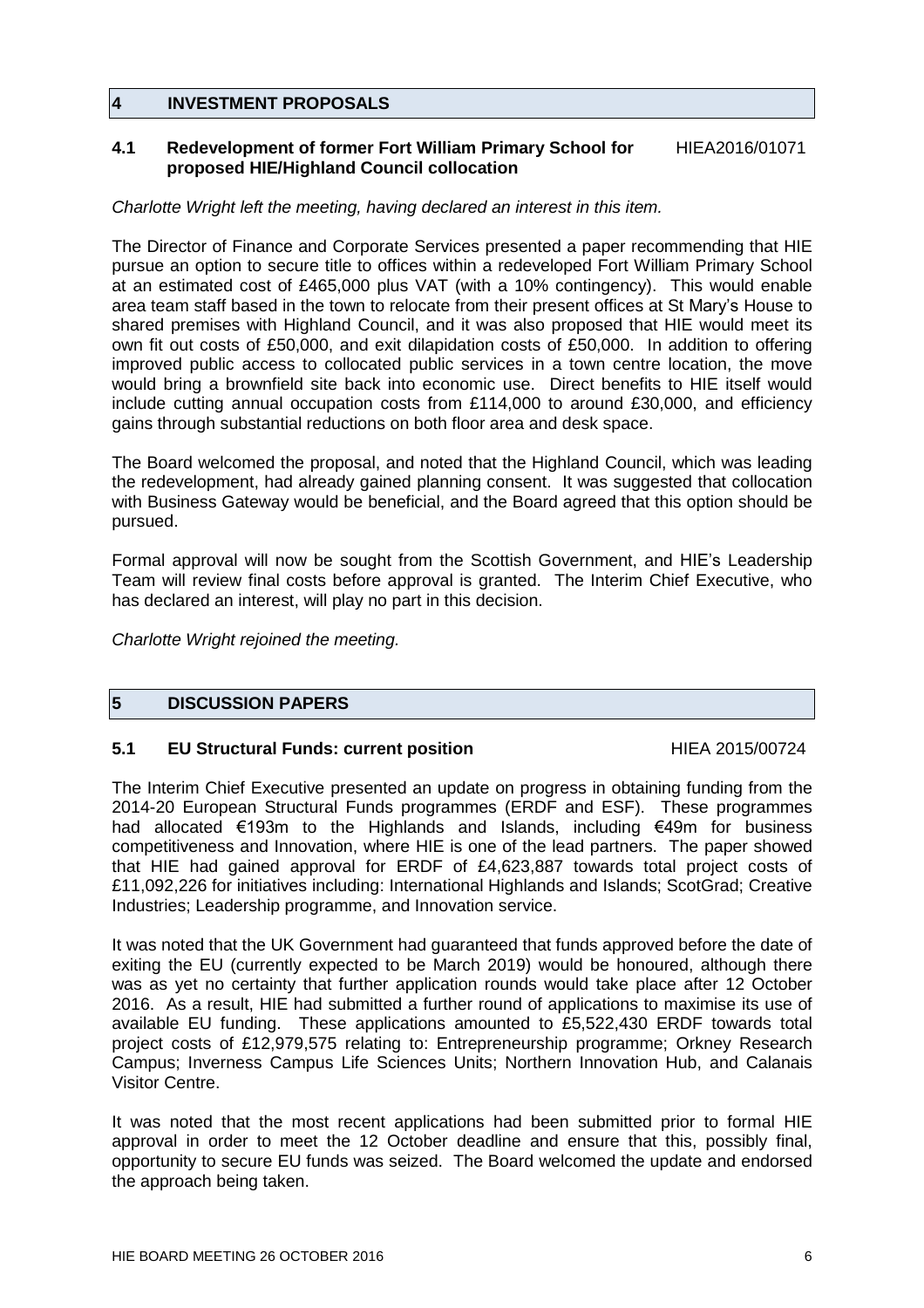The Director of Strengthening Communities presented an update on progress towards gaining approval from Bòrd na Gàidhlig for the latest HIE Gaelic Plan. The latest draft had been delivered to the Bòrd in May 2016, and had received broadly positive feedback, with some suggested amendments that HIE had taken into account before resubmitting. Once a formal determination had been received from Bòrd na Gàidhlig, it was intended to bring the final version of the plan back to the HIE Board for approval.

Board members welcomed the update, and endorsed HIE's continuing stress on pursuing an approach that recognises the importance of Gaelic as an economic asset as well as a cultural one, particularly in sectors such as creative industries and tourism. It was also suggested that HIE could explore options to increase Gaelic content on its website by making greater use of video, which was likely to prove more appealing to most Gaelic speakers than written text.

# **6 PAPERS FOR INFORMATION**

### **6.1 HIElights**

The latest issue of HIE's e-newsletter was circulated in draft form for information prior to online publication and distribution.

### **6.2 Economic Briefing – October 2016** HIEA 2014/01290

The Board welcomed the latest economic briefing for the Highlands and Islands from HIE's Planning and Partnerships team.

# **6.3 Refresh of Minimum Income Standard** HIEA 2008/00768 **for remote rural Scotland**

The Board welcomed this update, noting that, although fuel costs had decreased since the original survey had been undertaken, the benefits to remote rural areas were minimal and had broadly been offset by price rises affecting other goods and services.

# **5.2 International Highlands and Islands - update** HIEA 2012/00359

The Acting Director of Business and Sector Development presented an update on progress with HIE's International Highlands and Islands programme, covering the seven months from March to September 2016. The programme has two complementary aims: to encourage more Highlands and Islands businesses to undertake international trade, and support those that are already engaged in this activity to do more. It is delivering its objectives by offering advice and information (both one-to-one and online), delivering events, and providing funding. The programme was fully aligned with HIE's account management approach, and HIE staff were working closely with Scottish Development International to ensure integration.

Key performance indicators had been put in place for 2016, 2017 and 2018, and the programme aimed by the end of this period to have supported 350 unique enterprises, awarded 170 grants, and delivered non-financial support to 300 enterprises. Although progress to date was below expectation, it was noted that the EU-funded programme had started later than planned and that staff were confident that actions were in hand to achieve the measures that had been set.

In discussion, Board members stressed the importance of continuing to work in collaboration with SDI to ensure that HIE's activities at its own hand were complementary, and avoid the risk of duplication. The inclusion of case studies in the report was welcomed, and it was suggested that it would be helpful for future updates to report on outcomes achieved by participating businesses, in addition to recording HIE's progress towards the agreed performance indicators.

**5.3 HIE's Gaelic Plan - update** HIE 2012/00088